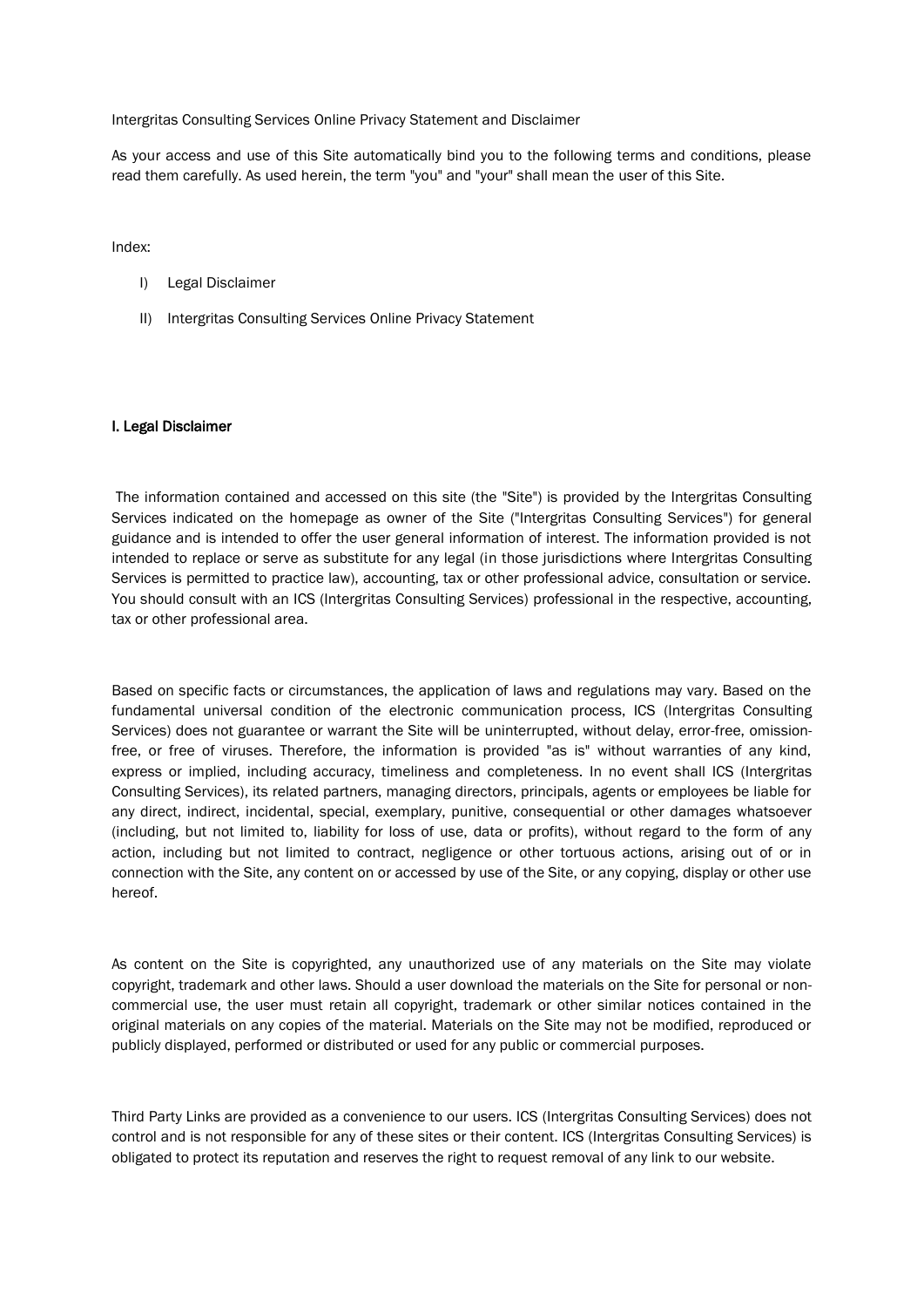Explicit permission is required to use the ICS (Intergritas Consulting Services) logo. To request this written approval, contact the Webmaster or use the "Contact Us" feature.

The following web link activities are explicitly prohibited by ICS (Intergritas Consulting Services) and may present trademark and copyright infringement issues:

Links that involve unauthorized use of our logo

Framing, online links or meta tags

Hyperlinks or a form of link that disguises the URL and bypasses the homepage

## II. Intergritas Consulting Services Online Privacy Statement

ICS (Intergritas Consulting Services) believes that the responsible use of personal information collected on its Web site(s) is critical to its business objectives and reputation. As part of our commitment to privacy, we have adopted this Online Privacy Statement. The extent and type of information we receive from you on our external Web sites depends on the information you provide to us through our contact mailboxes and/or through the registration processes on our sites.

We only use your personally identifiable information to respond to your requests and to provide you with information about ICS's (Intergritas Consulting Services) services, unless we obtain your permission to use your personal information for other purposes. For example, if you send us an e-mail message requesting information about ICS (Intergritas Consulting Services), we will use your e-mail address and other information you supply to respond to your request. If we intend to use your personal information to inform you about other ICS services, we will notify you and give you an opportunity to decline to receive such communications. If you send us a resume or curriculum vitae (CV) to apply online for a position with ICS (Intergritas Consulting Services), we will use the information provided to match you with available opportunities.

Some of our Web sites may invite you to register and provide information about yourself. We use the information you provide to personalize your online experience and to deliver the content most suited to your needs. Such Web sites also provide an opportunity for you to update your registration information should you no longer wish to receive information from us.

In addition, "cookies" (i.e. small text files placed on your computer when you first visit the site) are used on some of our Web sites. Most browsers now recognize when a cookie is offered and permit you to refuse or accept it. If you are not sure whether your browser has this capability, you should check with the software manufacturer, your company's technology help desk or your Internet service provider.